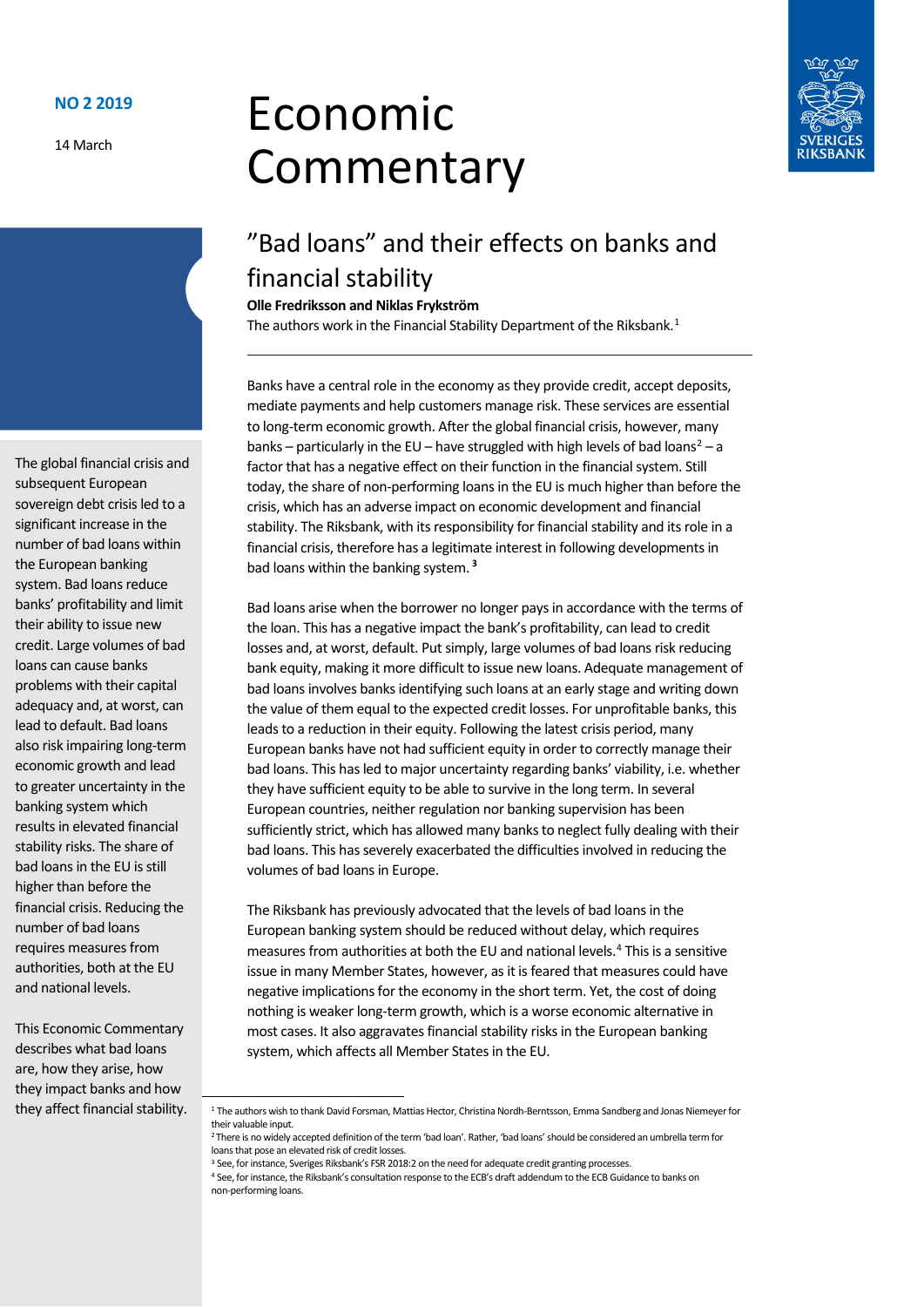This Economic Commentary describes what bad loans are, how they arise, how they impact banks and what implications they have for financial stability. The Commentary describes international developments with a focus on Europe, and the work that has recently commenced to counteract the problems related to bad loans in the EU.

#### How bad loans have developed

In conjunction with the latest crisis period, the share of bad loans increased sharply not only in the EU, but also in other parts of the world, such as in the US (see Figure 1).<sup>[5](#page-1-0)</sup> In the US, the share of bad loans culminated in 2009 and has since then dropped to around the same levels as before the crisis. In the EU, the share of bad loans did not peak until 2012, which was probably due to the European debt crisis.<sup>[6](#page-1-1)</sup> Since then, levels in the EU have gradually decreased, which is an effect of improved economic conditions, variousinitiatives at the EU level and the fact that loans have been removed from the banking system through sales on the secondary market.





Sources: World Bank and Federal Reserve Bank of St. Louis

Note. Refers to bad loans at banking groups with headquarters in each respective country. It is not until in recent years that definitions of bad loans have been harmonised, which creates some uncertainty about the levels. The figure gives an overall presentation of developments. The first two observations for the United States come from the Federal Reserve Bank of St. Louis. All other observations come from the World Bank.

The share of bad loans in the EU is still higher than before the crisis, and in several countries the share is 10 per cent or more of total lending (see Figure 2).<sup>[7](#page-1-2)</sup> In June 2018, there were bad loans in the EU equalling EUR 830 billion<sup>8</sup> or 3.4 per cent of total lending. However, the differences between EU Member States are considerable. In some countries, over 40 per cent

<span id="page-1-1"></span><span id="page-1-0"></span> <sup>5</sup> Source: World Bank. https://data.worldbank.org/indicator/FB.AST.NPER.ZS?end=2017&start=2010&view=chart

<sup>6</sup> An aggravating factor for many countries with weak economies is the introduction of the euro and the common interest rate policy in the euro area. This limits the possibilities of these countries to exert influence through monetary policy. In many countries, the introduction of the euro meant a substantial decrease in the cost of borrowing compared to before, which led to excessive credit expansion.

<span id="page-1-2"></span><sup>7</sup> ESRB 2019

<span id="page-1-3"></span><sup>8</sup> http://europa.eu/rapid/press-release\_MEMO-18-6547\_en.htm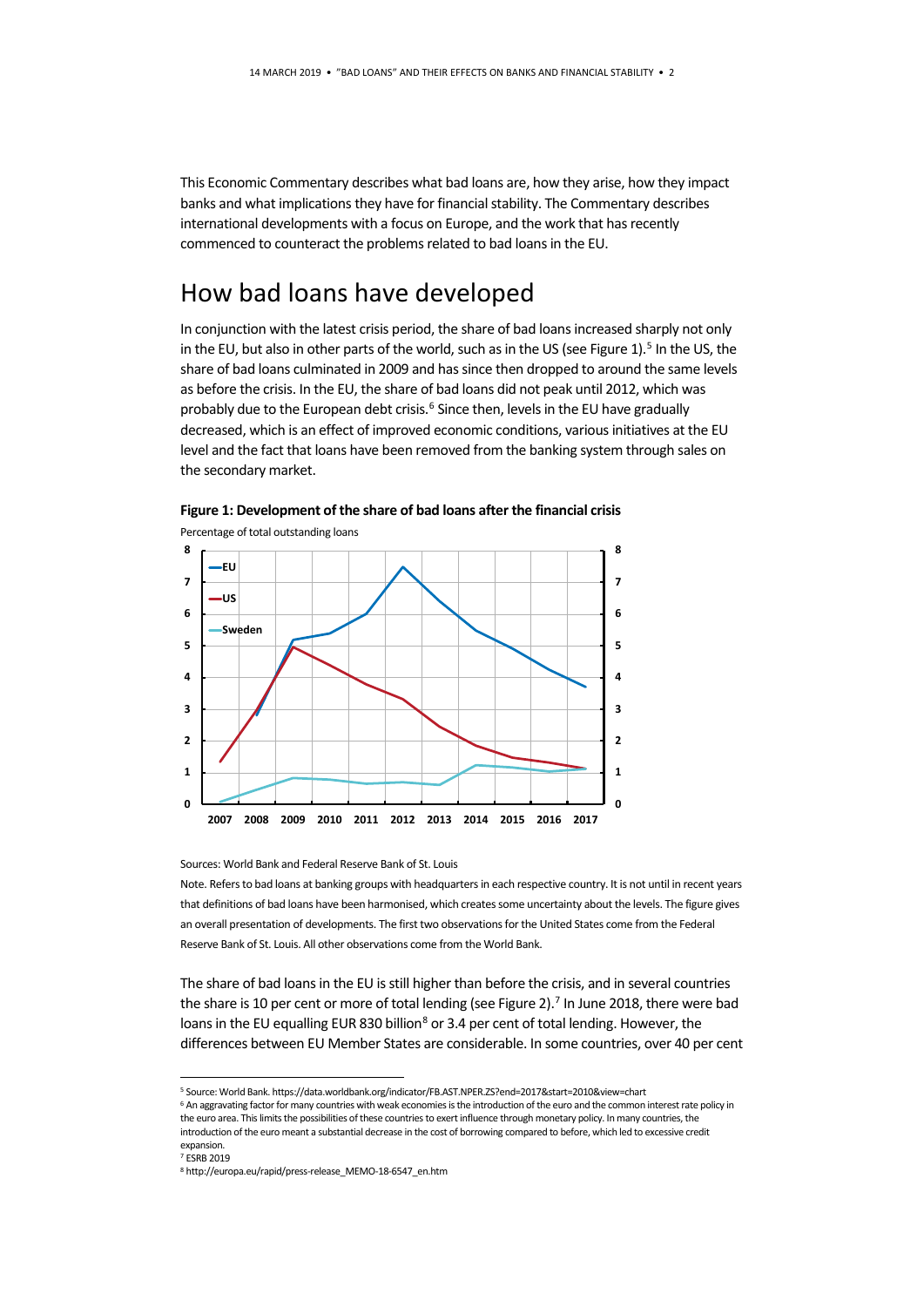of loans are classified as bad, while other countries show low levels of around 1 per cent. The spread in volumes is also substantial – for example, Italy accounts for around 20 per cent of all bad loans in the EU. Greece, which is a much smaller economy, accounts for around 10 per cent.<sup>[9](#page-2-0)</sup>

When referring to bad loans, it is also relevant to consider the level of provisions made by banks for bad loans. The share of provisions shows the extent to which banks have already allowed for anticipated credit losses. The higher the provision coverage ratio, the greater the credit losses for which the bank has already made provisions. In this respect too, there are vast differences between EU countries and provision coverage ratios are not always in step with the share of bad loans. For example, Germany has a low share of bad loans, but a high provision coverage ratio. Cyprus is an example of the opposite, with a high share of bad loans, but lower than average provisions for credit losses.<sup>[10](#page-2-1)</sup>



**Figure 2. Share of bad loans and provision coverage ratio in the EU** 

**Provision coverage ratio for bad loans (right-hand scale)**

Source: European Central Bank, consolidated bank data.

Note. The provision coverage ratio refers to how much money a bank has set aside in relation to the value of the bad loans.

Finally, the type of bad loans varies between Member States. In most countries, it is mainly loans to small and medium-sized companies that make up the majority of remaining bad loans. In some countries, they also consist of large volumes of consumer loans, mainly those without underlying collateral, known as unsecured loans.<sup>[11](#page-2-2)</sup> To date, initiatives to reduce bad loans in the EU have been concentrated to loans with underlying collateral.

In an international comparison, banks that operate in Sweden show low levels of bad loans overall. The share has indeed increased in the past five-year period, albeit from low levels. In

<span id="page-2-1"></span><span id="page-2-0"></span> <sup>9</sup> ECB consolidated banking data Q2 2018

<sup>&</sup>lt;sup>10</sup> In the EU, the average provision coverage ratio is 59 per cent (European Commission 2018).

<span id="page-2-2"></span><sup>11</sup> European Commission 2018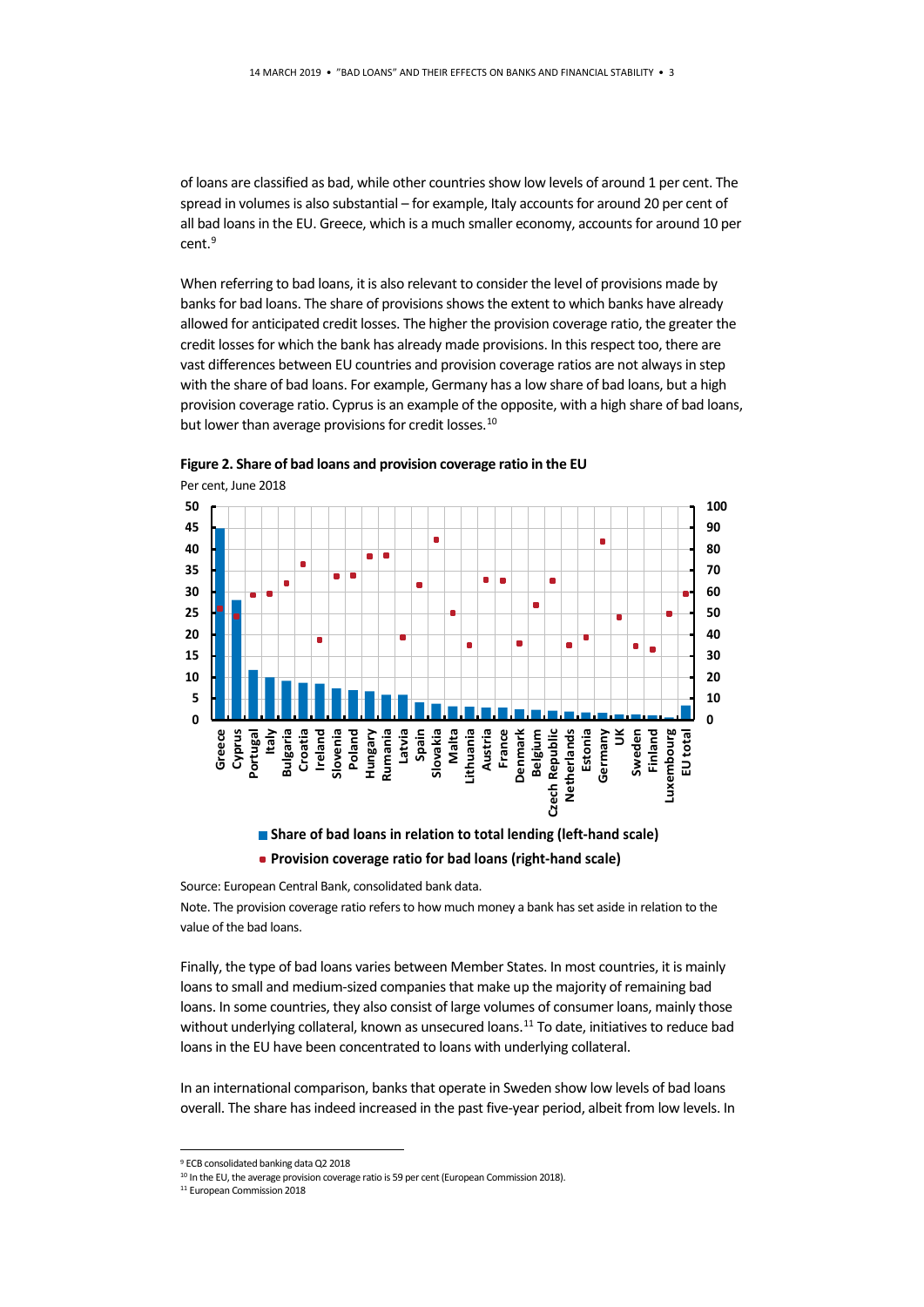the second quarter of 2018, bad loans amounted to 1.3 per cent of total lending, which is much lower than the European average. The levels for the four major banks in Sweden are on average below 1 per cent (see Figure 3) $^{12}$  $^{12}$  $^{12}$ . At the same time, the average provision coverage ratio was approximately 35 per cent, which is low in a European perspective.



**Figure 3. Bad loans as a share of total loans for European banks** 

Per cent, December 2017

# What are bad loans, and how do they affect banks and financial stability?

If a borrower stops paying the bank according to the terms of the loan, or something else indicates that the borrower will have difficulty in repaying the loan, the bank will, after a time, be forced to classify the loan as bad (see Appendix 1 for the definition of bad loan). Normally, the bank must classify a loan as bad no later than when payment from the borrower is 90 days past due. When the classification has been made, the bank must, in turn, make a provision for expected credit losses, which in practice means that the value of the loan is written down as a preventive measure. $^{13}$ 

Small volumes of bad loans can be found in all banks and banks also allow for them as they price the risks in the loans to their customers. An increase in bad loans lead to interest income decreases at the same time as the administrative costs of managing the loans increase. For a profitable bank, small volumes can, as a rule, be addressed without any problems, while the bank can continue to issue new loans. However, problems arise when the volume of bad loans is so large that the bank's profitability falls significantly. The bank must also write down the value of the loan to allow for any credit losses. For an unprofitable bank, this means – all else equal – that the bank's equity decreases, which in turn makes it more difficult to issue new loans, as they will be subject to capital charges.

 <sup>12</sup> Source: SNL Financial

<span id="page-3-1"></span><span id="page-3-0"></span><sup>&</sup>lt;sup>13</sup> If the realised credit loss is ultimately less than the amount of the provision, the bank may reverse the difference.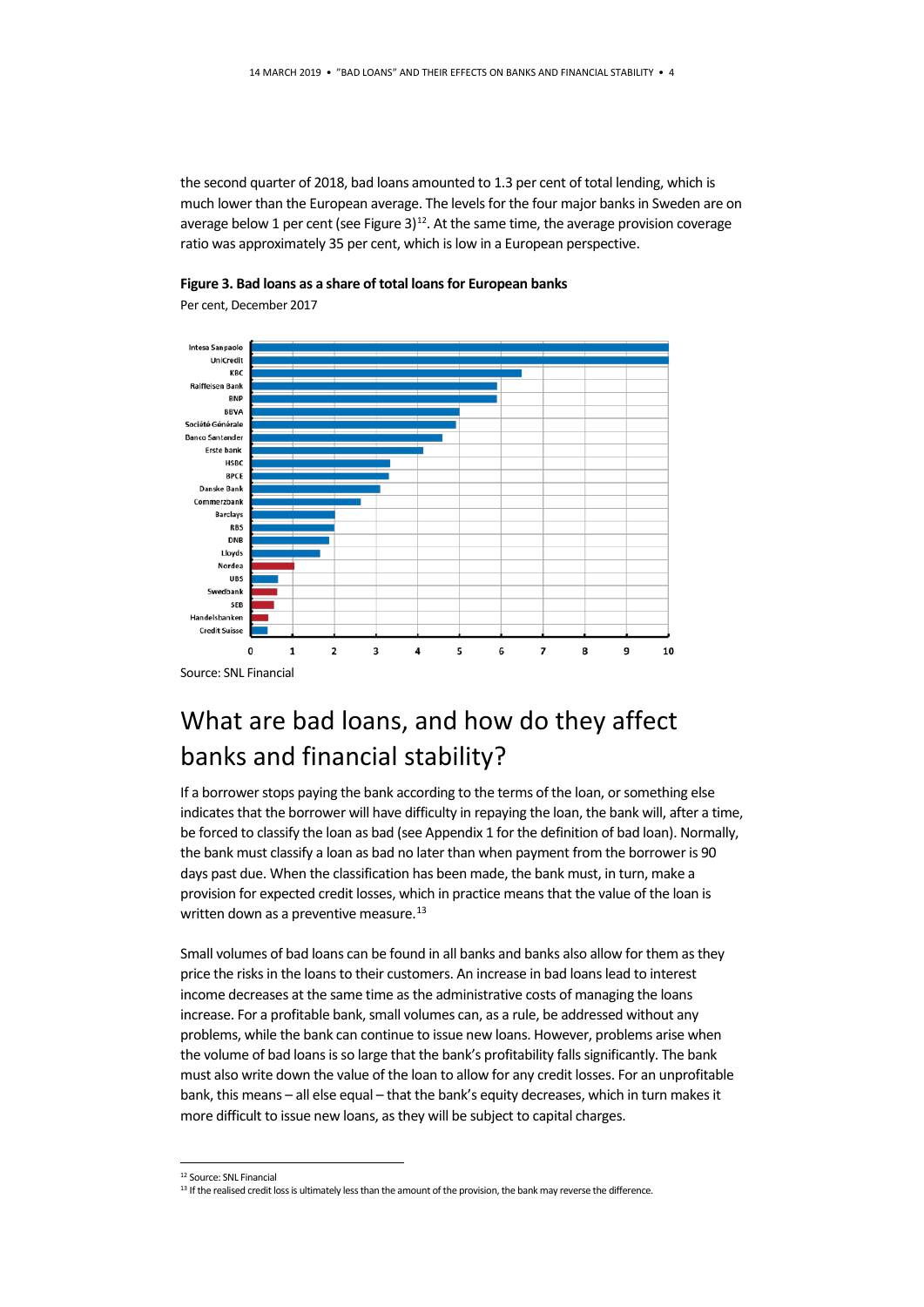If the market is not sure whether the bank has sufficiently allowed for credit losses in its write-downs, market confidence in the bank can weaken. In turn, this makes it more difficult to raise funding and obtain new capital, because investors now run a greater risk of incurring losses. If the bank continues to make a loss and does not manage to raise new capital from its investors, it risks breaching its own capital requirements which can ultimately lead to default.

Figure 1 shows a simplified example of how the balance sheet is affected when an unprofitable bank writes down the value of bad loans. In the example, it is assumed that 10 per cent of the bank's total lending will be classified as bad loans. The bank judges that the credit losses for these loans will be 30 per cent, and the value is thus written down by the same amount. The write-down equals 3 per cent of the value of the bank's total assets. Because the liabilities are unchanged and the bank does not have any profits with which to offset the write-down, equity decreases to the same extent as the assets. The effect is illustrated by the balance sheet in the middle in red. Following the write-down, half of the equity remains. In cases where the market has a more pessimistic view of the expected credit losses, uncertainty is created regarding the bank's capitalisation, which is illustrated by the balance sheet to the right. In the example, the market believes that the credit losses might be even greater – equalling half of the bad loans nominal value. If the market is correct, this means that only one sixth of the bank's original equity remains, which probably puts the bank in breach of its capital requirements.

#### **Figure 1. Simplified example of how a balance sheet is affected by write-downs**



Note. In the figure, EQ stands for equity. The example assumes that banks do not have any profits from other operations that can offset the effect of the write-down on equity.

If several banks are affected simultaneously by large volumes of bad loans, this would risk having an impact on the entire economy, as a reduction in access to credit leads to, among other things, lower investment, fewer jobs and lower growth. The share of bad loans also affects the conditions for monetary policy. Central banks can, in different ways, influence banks' funding costs, which are then passed on to households and corporations by means of banks adjusting their interest rates on deposits and lending. This is usually called the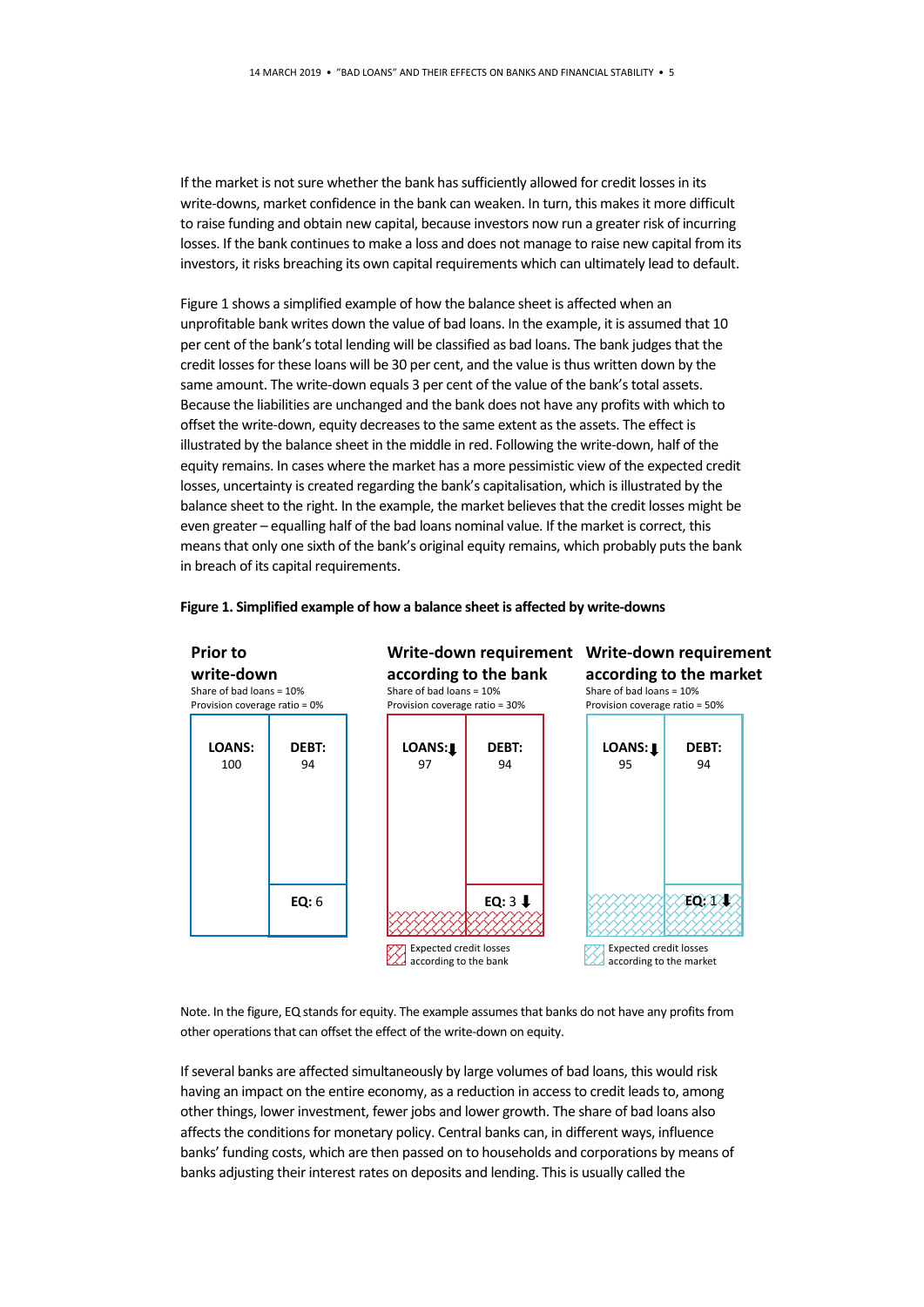transmission mechanism, through which central banks, by increasing or reducing banks' borrowing costs, can accelerate or slow down economic growth. As large volumes of bad loans limit banks' lending, they also reduce the ability of central banks to influence the economy.

# The emergence of bad loans and how banks manage them

Historically, the share of bad loans has increased in connection with economic crises, which was the case in Europe in conjunction with the latest crisis period. When there are large volumes of bad loans, they have normally been preceded by sharp credit growth, resulting in higher loan-to-value ratios among corporations and households. During such periods, competition on the lending market has often escalated, which has in many cases led to the banks becoming more lenient in their lending $14$ . In other words, they have increased the risk in their lending.<sup>15</sup> Greater leverage, lower credit quality and other vulnerabilities that have often built up during periods of economic boom have subsequently, when the economy has turned downwards, resulted in large volumes of bad loans. The banking sector has, in other words, often underestimated the risk in its lending during periods of economic boom, which has had major consequences in economic downturns.

As a rule, banks that suffer large volumes of bad loans need to consolidate their balance sheets to enable them to issue new loans and hence regain their profitability. There are different ways for banks to do this. The first step is for the bank to hold a dialogue with the borrower with a view of exploring the conditions for paying back the loan.<sup>[16](#page-5-2)</sup> If repayment is still considered possible, the bank and the borrower can renegotiate the terms of the loan agreement, for instance by extending the term of the loan or adjusting the interest rate. This possibility has been abused in certain cases through what is known as 'evergreening', which is when banks recurrently renegotiate and renew loans, solely with the aim of avoiding writedowns, instead of classifying them as bad loans.

If, following renegotiation, the borrower is still not able to pay, the bank can initiate legal proceedings to take over any underlying collateral.<sup>17</sup> The bank can subsequently sell the collateral to get its money back. Another alternative is for the bank to sell the bad loan to an external party. In Europe, such sales have been made more difficult by the fact that the book value of the bad loans has often been higher than the value that external buyers have been willing to pay. The main reason is that banks, in many cases, have been reluctant to write down the value of their bad loans to a sufficient degree. Many banks have not had sufficient equity and hence risked becoming insolvent had their write-downs been correct. Uncertainty about pricing on the secondary market can also be due to low transparency, which makes it difficult for investors to estimate what the loan is worth.

Question marks about classifications of and provisioning for bad loans have created great uncertainty over banks' ability to survive, i.e. whether they have sufficient capital to ultimately enable them to manage their credit losses without becoming insolvent. This

<span id="page-5-0"></span> <sup>14</sup> ECB 2013

<span id="page-5-1"></span><sup>15</sup> Borio and Lowe 2002

<span id="page-5-2"></span><sup>16</sup> EBA 2015

<span id="page-5-3"></span><sup>17</sup> The majority of bank lending is granted against some type of collateral, such as real estate. A small part of bank lending consists of non-collateralised or unsecured loans.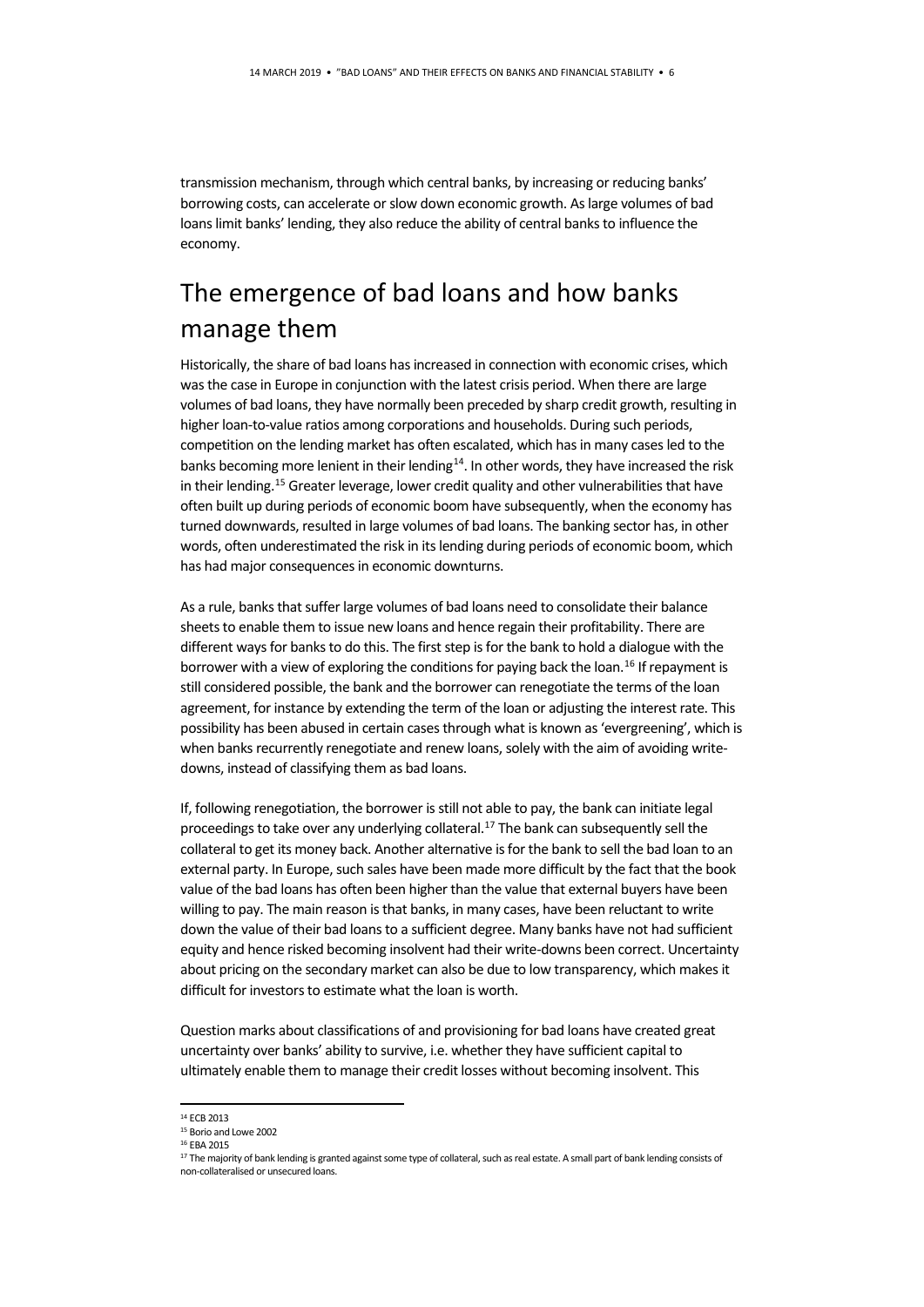uncertainty has made it more difficult for troubled banks to secure ongoing funding and procure new capital from investors. Many banks have, after the latest crisis period, therefore been dependent on national support programmes and temporary funding from the European Central Bank (ECB).<sup>[18](#page-6-0)</sup> In light of this, some find that there may be a need to close down banks that are not viable, and to promote consolidation of the banking sector in order to break the negative spiral[.19](#page-6-1) For example, the ECB finds that consolidation in the banking sector could bring about economies of scale as regards the management and disposal of bad loans.<sup>20</sup>

#### Factors that affect the management of bad loans

Corporate culture, risk appetite and internal processes are bank-specific factors that govern the quality of lending and how well a bank can manage new flows of bad loans.<sup>[21](#page-6-3)</sup> The life cycle of a loan can, in simplified terms, be divided into three stages. How banks manage each stage determines how large risk the volumes of bad loans become, and the effect they have on banks' profitability and long-term ability to survive. The first stage is banks' credit assessment, which determines whether a loan is to be granted or not. Among the factors analysed is the borrower's ability to repay the loan. The second stage is ongoing loan monitoring, whereby the bank shall continually ensure that the borrower does not breach, or risks being in breach of, the terms of the loan. The third and final stage is managing a loan after it has been classified as bad.

Banks are themselves ultimately responsible for having internal processes to ensure sound lending, efficient loan monitoring and correct management of bad loans once that they have arisen. Ensuring this requires efficient bank supervision. Supervisory authorities shall continually monitor banks' risks and regulatory compliance, for instance by ensuring they have made correct loss provisions. Other determinants that affect banks' ability to manage bad loans are structural factors such as the design of insolvency rules, bankruptcy legislation and how well the secondary market for bad loans functions.

<span id="page-6-0"></span><sup>18</sup> Targeted longer-term refinancing operations (TLTRO) are one of the European Central Bank's (ECB's) extraordinary monetary policy measures. TLTROs are offered by the ECB as long-term loans to banks. The purpose is for the banks to increase lending to companies and consumers.

<span id="page-6-1"></span><sup>19</sup> Supporting substandard banks without actually addressing their fundamental problems creates so-called 'zombie banks'. This involves keeping alive a bank that lacks the prerequisites for future profitability. Liquidity is constantly supplied to the bank, enabling it to conduct its daily operations without anything happening. In the long run, a bank that is not viable cannot issue new loans, which hampers growth in the economy. The expression 'zombie bank' comes from the Japanese banking crisis in the 1990s, in which many Japanese banks were kept alive solely with the help of state credits.

<span id="page-6-3"></span><span id="page-6-2"></span><sup>20</sup>https://www.bankingsupervision.europa.eu/press/speeches/date/2017/html/ssm.sp170927.en.html <sup>21</sup> ESRB 2019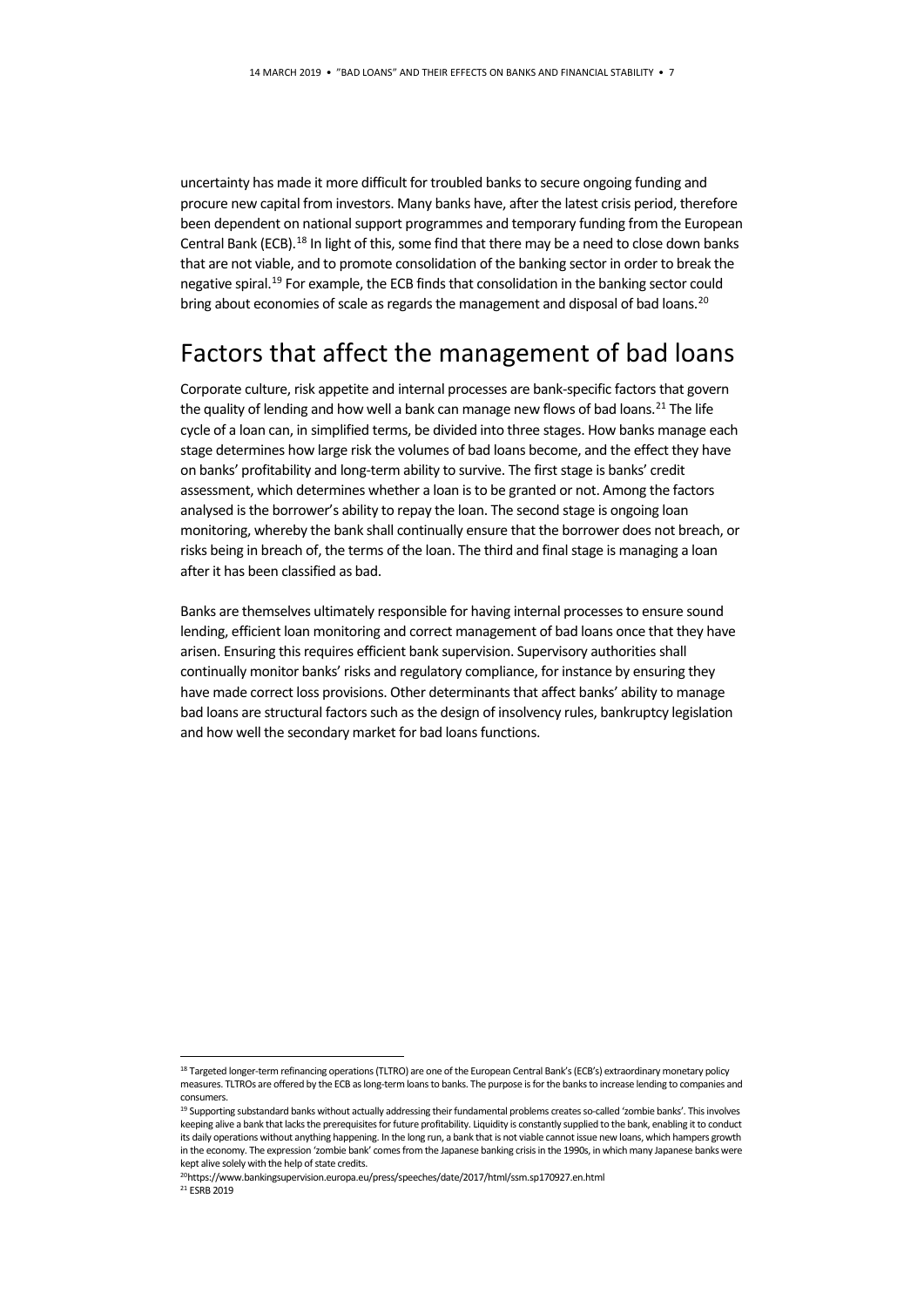

**Figure 2. Conditions for the effective management of bad loans**

The earlier a bank detects problems in its lending and starts implementing measures, the better its chances of being able to counteract high levels of bad loans.<sup>[22](#page-7-0)</sup> Banks should therefore continually stress-test their credit portfolios. Loan monitoring also includes managing underlying collateral. It is important that the collateral is correctly valued and that banks allow for poorer economic conditions or falling asset prices that cause the value of the collateral to diminish.

Finally, there are many structural factors that affect how bad loans are managed. The effectiveness of the legal system can, for instance, determine how quickly it is possible to realise the value of the collateral linked to bad loans.<sup>23</sup> An ineffective system could make it difficult to both value a loan and sell it on to an external party. There are major differences in the EU today in insolvency regulations, and clear lending guidelines are also absent. A review and harmonisation of the legal framework surrounding bad loans, for example common bankruptcy legislation, would therefore reduce the risk of the amount of bad loans growing so large that it poses a threat to the financial system. Initiatives on the EU level has recently been taken to tackle these structural problems (see the section below on measures to reduce the number of bad loans).

#### The recovery after the financial crisis – differences between the EU and US

Unlike in the EU, the volume of bad loans decreased relatively quickly in the US after the crisis, and in the last few years it has been back at pre-2008 levels (see Figure 1). There are several perceivable reasons for why the recovery has been slower in the EU. One important reason is that the EU, at the time of the financial crisis and in contrast with the US, had no common bank supervision. All European banks were under national supervision, with different sets of regulations to follow. There was no common definition of bad loans in the

Source: The Riksbank

<span id="page-7-1"></span><span id="page-7-0"></span><sup>&</sup>lt;sup>22</sup> Banks' monitoring of loans and their ability to detect problems early indicated substantial shortcomings in connection with the financial crisis (ESRB 2019). <sup>23</sup> ESRB 2019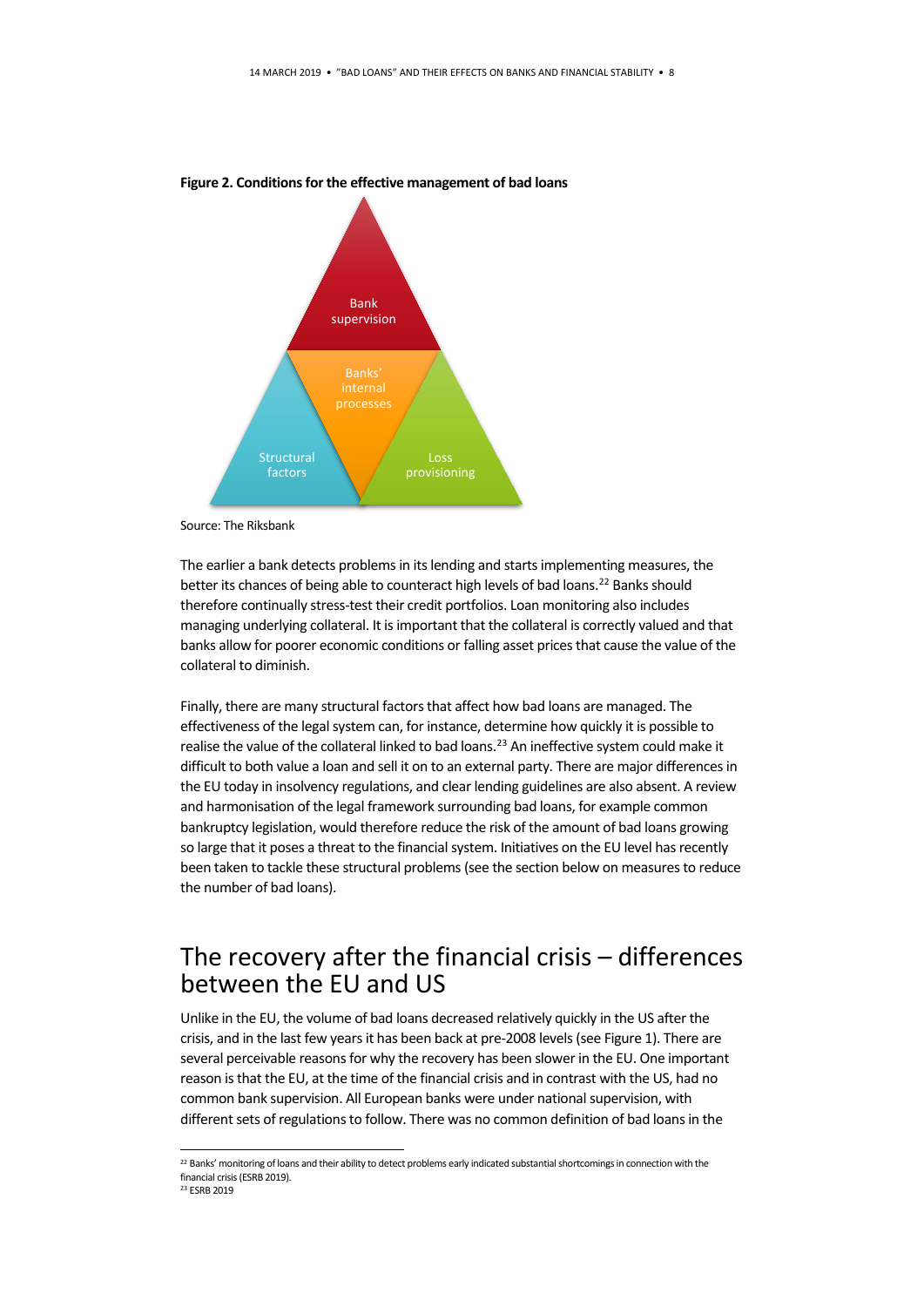EU, or clear rules for dealing with the bad loans once they had arisen. This has enabled troubled European banks to defer the problems and hence avoid addressing their bad loans on a continual basis. In the US, even before the crisis, more uniform bank supervision and relatively strict regulations were in place. This allowed many of the problems that emerged in Europe to be avoided. For instance, in the US there were clear rules setting out when, at the latest, bad loans must be written down in their entirety, and rules for the valuation of underlying collateral. There are also differences in the taxation system compared with European countries, which give banks in the US stronger incentives to manage their bad loans at an early stage.<sup>[24](#page-8-0)</sup>

In the EU, several structural factors can be identified, which, after the crisis, have delayed the consolidation of bad loans in the banking system. Examples of this are ineffective insolvency regulations and bankruptcy procedures that can take many years to complete. In some European countries, this involves banks going through long and complex processes before they can take possession of underlying collateral. It has also made it less attractive for external investors to buy bad loans from banks. Finally, in the US, banks' consolidation of bad loans has been facilitated by the existence of an established and well-functioning secondary market for them, which has not been the case in Europe. Inadequate write-downs, low transparency surrounding bad loans and differences in national legislation are examples of factors that have prevented the emergence of a similar secondary market in the EU.

#### Measures to reduce the number of bad loans today and in the future

After the financial crisis, considerable effort has gone into designing frameworks and measures that aim for both reducing the risk in the banking system, and mitigating the consequences of future crises. Both regulations and transparency regarding banks' operations have been improved in recent years. An important piece of the puzzle has been the work of the Basel Committee<sup>[25](#page-8-1)</sup> on the international harmonisation of regulations regarding definitions and credit risk management.[26](#page-8-2) The Basel III regulatory framework, finalised in 2017, lays down tougher requirements for transparency in banks' financial reports.<sup>27</sup> This has made it easier to gain an overall picture of the risks associated with bad loans, even though there are still differences at the international level, for example with regard to definitions.<sup>[28](#page-8-4)</sup> Another example of improvement is the provisioning rules in IFRS  $9^{29}$ , which were implemented in 2018. Under these rules, banks must now set aside funds for future expected credit losses as soon as the loan is granted. Before IFRS 9, provisions only needed to be made at the time of classifying a loan as bad. Now, however, banks have to build up a buffer much earlier, which will facilitate the management of bad loans in the future.

<span id="page-8-0"></span> <sup>24</sup> ESRB 2018

<sup>25</sup> Basel Committee on Banking Supervision

<span id="page-8-2"></span><span id="page-8-1"></span><sup>26</sup> The Basel Committee aims to promote global financial stability by improving and harmonising bank regulation and supervision. The Committee prepares guidelines and standards in different areas of banking supervision, and is the primary standard-setter for global banking rules.

<span id="page-8-3"></span><sup>&</sup>lt;sup>27</sup> See Pillar 3 – updated disclosure requirements, https://www.bis.org/bcbs/publ/d455.htm and Guidelines on problem assets, <https://www.bis.org/bcbs/publ/d403.htm>

<span id="page-8-4"></span><sup>&</sup>lt;sup>28</sup> For instance, consideration can be given to collateral, different requirements regarding how long it takes for a loan to be classed as non-performing, and how loan reconstruction and forbearance are to be assessed.

<span id="page-8-5"></span><sup>30</sup> IFRS is a global accounting standard developed by the International Accounting Standards Board (IASB). All listed companies in the EU are obliged to apply the IFRS accounting standards.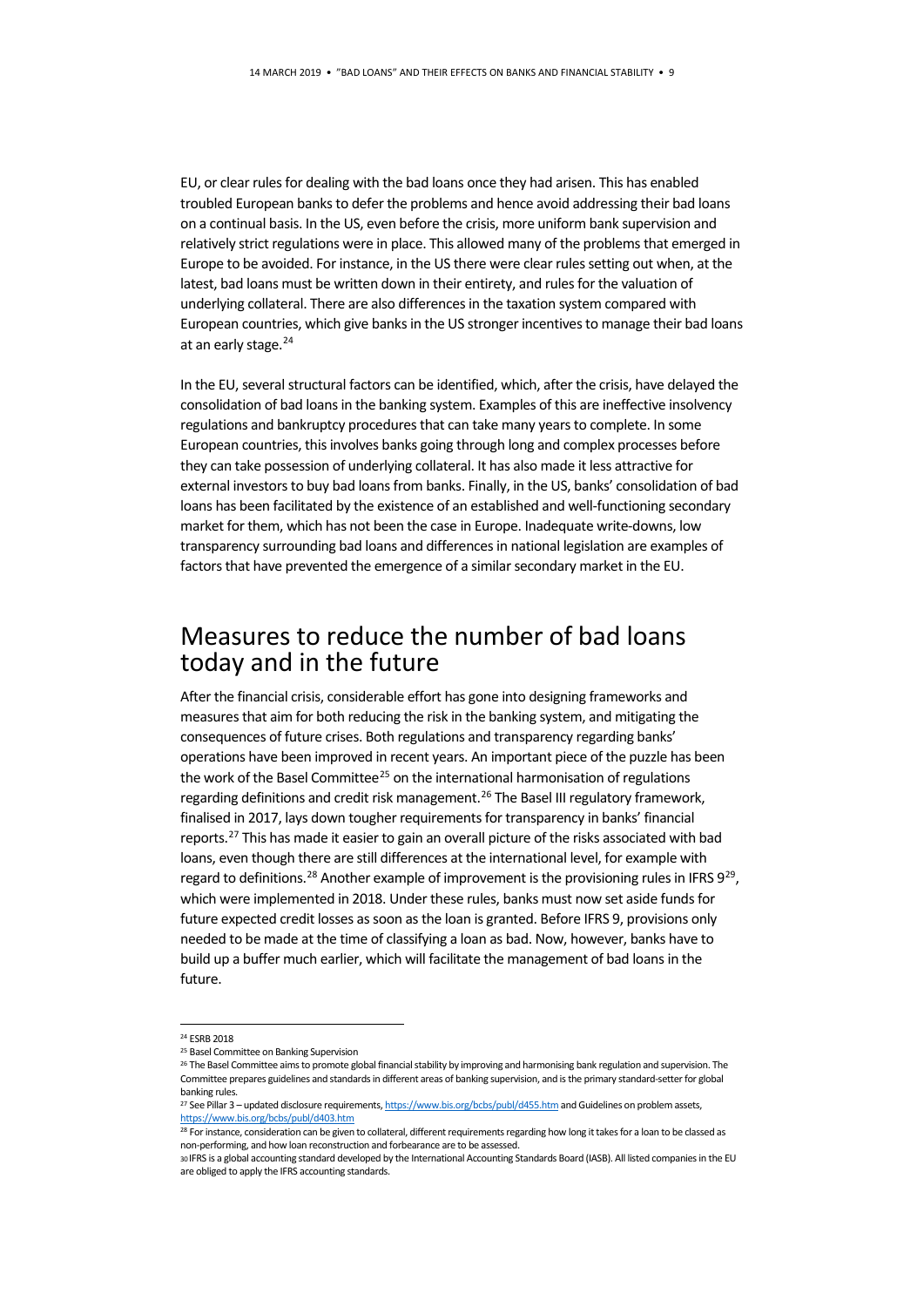At EU level, several initiatives have been taken to manage bad loans more effectively. Examples of measures are an EU-wide definition of bad loans devised by the European Banking Authority in 2013. Guidelines for how banks are to manage bad loans have been issued by the EU's bank supervision authority (SSM), and several reports have been written to study the background to the problems and propose solutions. In 2017 the European Council prepared an extensive plan of not only preventive measures to prevent new flows of bad loans, but also measures aiming to reduce the existing stock (see Appendix 3). One example of important preventive measures is the new statutory rules for when a bank must, at the latest, have written down the value of a bad loan.<sup>[30](#page-9-0)</sup>

# Normalisation of interest rates can lead to increased volumes of bad loans

If the problems of low profitability and high volumes of bad loans in Europe spread, there would also be a risk that the Swedish banking system can be affected. Today, in Sweden, we can see high levels of debt among households and relatively low provisions $31$  for expected credit losses at the banks, while levels of bad loans are relatively low. However, a normalisation of the interest rate level would probably lead to more bad loans and hence heightened risks in the financial system.

Large volumes of bad loans can cause banks problems with their capital adequacy and, at worst, can lead to default. Bad loans also negatively affect banks' profitability, making it more difficult for them to issue new loans, which can hamper long-term economic growth. Bad loans also increase uncertainty in the banking system, resulting in heightened financial stability risks. It is banks themselves that are ultimately responsible for ensuring sound lending, efficient loan monitoring and correct management of bad loans. Therefore, in order to manage the risks posed by bad loans, the problems must be tackled at an early stage. This requires a high level of transparency surrounding bad loans, and an adequate supervisory process.

<span id="page-9-0"></span> <sup>30</sup> https://data.consilium.europa.eu/doc/document/ST-5014-2019-INIT/en/pdf

<span id="page-9-1"></span><sup>31</sup> In Sweden, the provision coverage ratio is 35 per cent compared with the EU average, which is 59 per cent. The provision coverage ratio shows the size of a bank's provisions made in relation to the share of non-performing loans(European Commission 2018).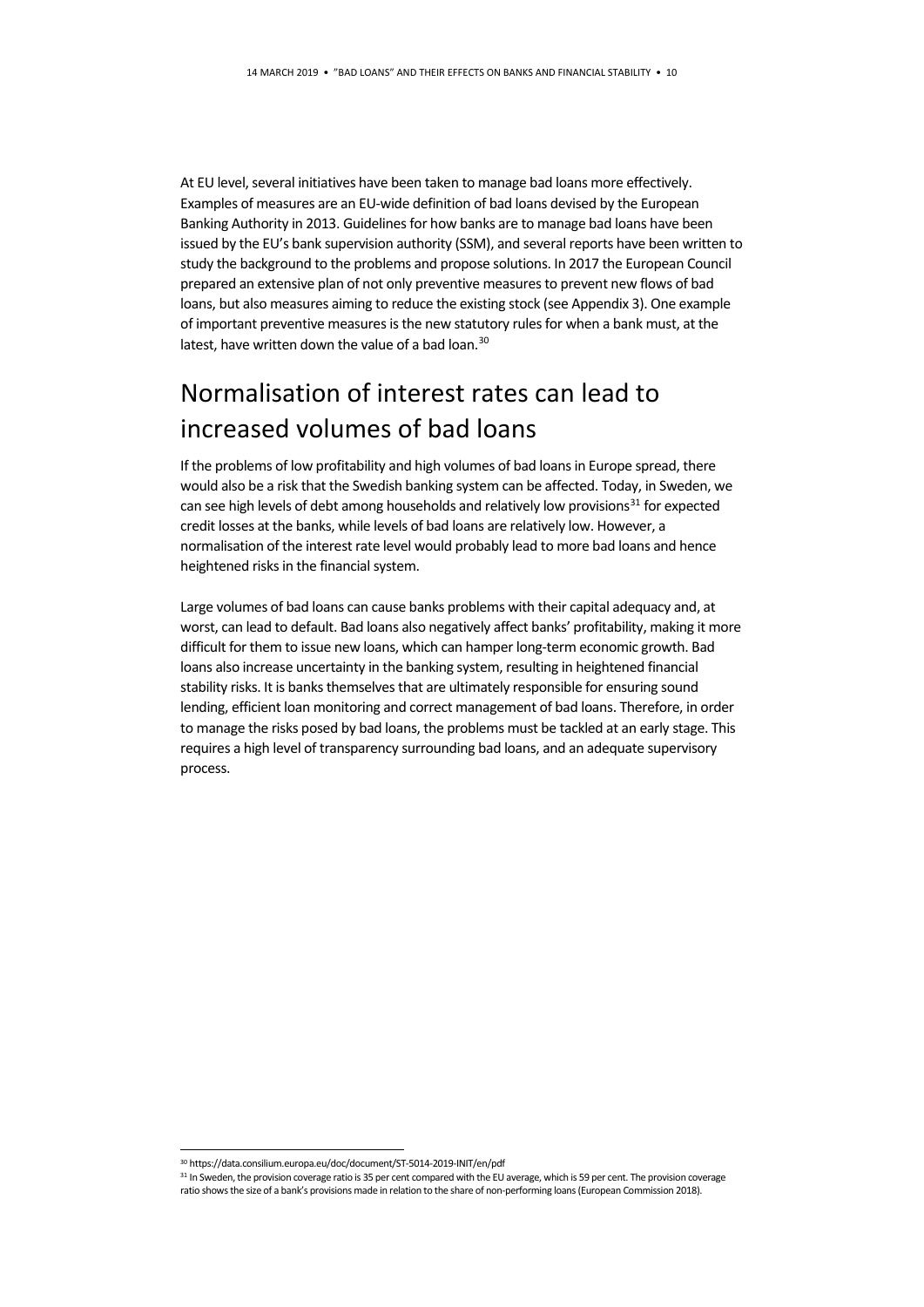# Appendix 1

#### **What is a bad loan?**

'Bad loan' is not an unequivocally defined term, but is rather used as an umbrella term for loans with some type of payment problem. This could include doubtful receivables, problem assets, credit loss provisions, distressed loans, non-performing assets (NPA), non-performing loans (NPL) and non-performing exposures (NPE). See table 1 below for a comparison and brief description of different terms that can be designated as bad loans. Even if the concept differs, the term has the same basic meaning: it is a question of some form of exposure where the borrower has payment difficulties. The terms are similar in different countries but often differ regarding the exposures included in each respective concept, how these exposures are to be valued and when a loan is to be classified as bad. Furthermore, the definitions change over time. This makes it difficult to compare bad loans in different countries[.32](#page-10-0)

The formal term in Europe for bad loans is 'non-performing exposures' (NPE), and has been devised by the EBA. $^{33}$  $^{33}$  $^{33}$  The NPE definition must be used by all banks in Europe and harmonises how a bad loan is defined and valued. An NPE consists of both a quantitative and a qualitative component where only one of these needs to be fulfilled for a loan to be classified as an NPE. The quantitative criterion is 90 days past due payment, and the qualitative assessment is whether the borrower is unable to fulfil the loan terms (unlikely to pay). The bank itself makes the qualitative assessment, which means that there is still a certain measure of discretion when reporting bad loans. In the strict sense, the NPE definition is currently only binding in supervisory reporting. However, banks are encouraged to also use the NPE definition in internal risk control and public reporting. The NPE definition is also used in many related surveys by authorities (for example SSM's asset quality supervision, EBA's stress test and measures to increase transparency in bad loans).

| Terms for bad loans                     | Definition and comment                                                                                                                                                                                                                                                                                                                      |  |
|-----------------------------------------|---------------------------------------------------------------------------------------------------------------------------------------------------------------------------------------------------------------------------------------------------------------------------------------------------------------------------------------------|--|
| Non-performing exposures,<br><b>NPE</b> | NPE has been used since 2014 within the EU as a<br>harmonised definition of bad loans. An exposure <sup>34</sup> is<br>classified as a non-performing if payment is either 90 days<br>past due or if there is a risk of non-payment. An exposure<br>that has been impaired in the accounts shall always be<br>classified as non-performing. |  |
| Non-performing loans, NPL               | NPL follows the same definition as NPE, with the difference<br>that only loan exposures are included in the definition. In<br>other words, it is a narrower term than NPE.                                                                                                                                                                  |  |
| Non-performing assets,<br><b>NPA</b>    | Used by certain countries and normally follows the<br>quantitative assessment, i.e. if the payment is 90 days late,<br>the loan is classified as non-performing. Here, only assets<br>are included in the definition. This means that the                                                                                                   |  |

<span id="page-10-0"></span> <sup>32</sup> FSI 2018

<sup>33</sup> EBA 2013

<span id="page-10-2"></span><span id="page-10-1"></span><sup>&</sup>lt;sup>34</sup> 'Exposure' means banking book loans, debt securities, loan commitments and financial guarantees.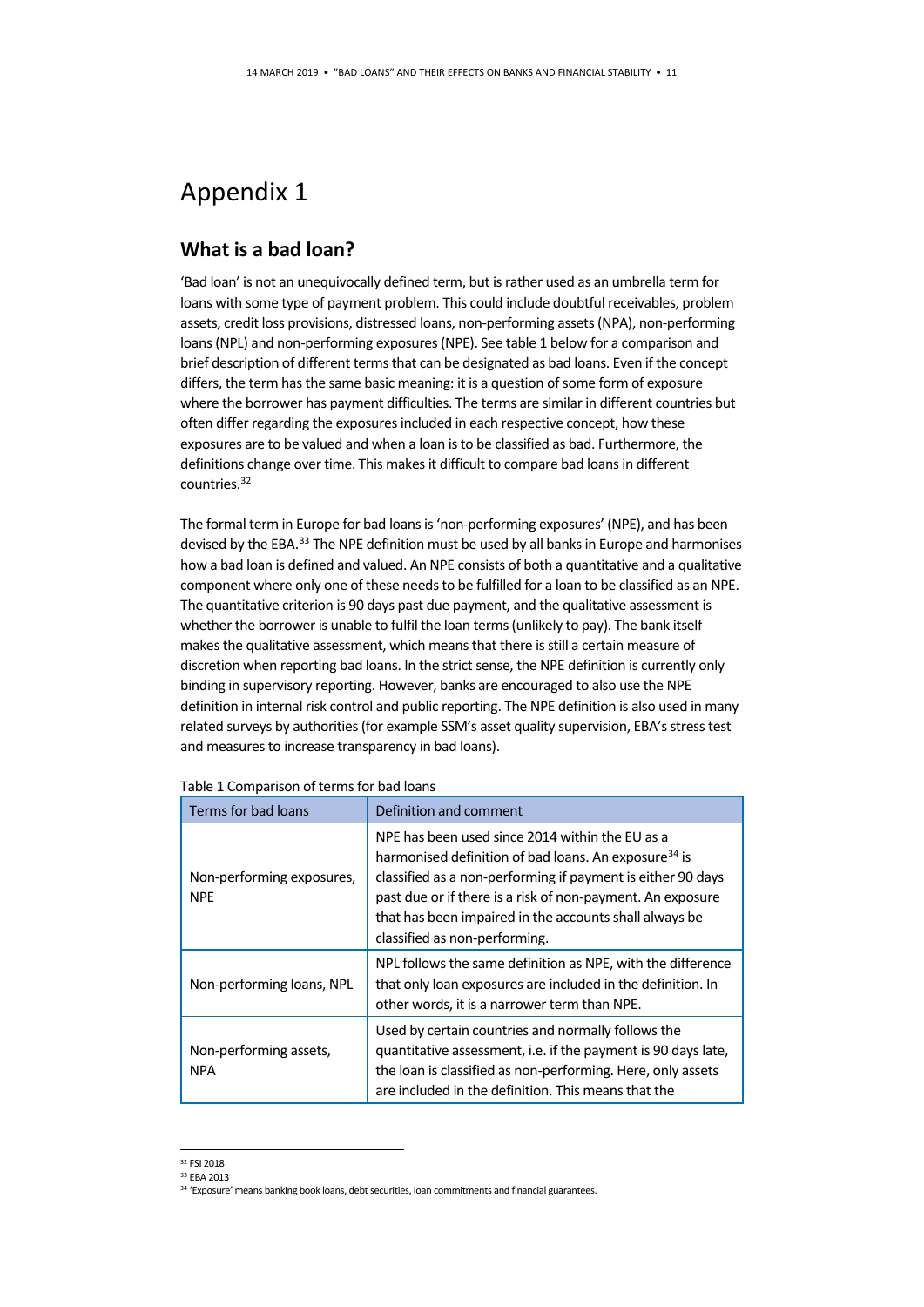|                          | definition of NPA coincides in some cases with the<br>definition of NPL, but other assets can also be included.                                                                                                                                                                                                                                                                                                                                                                                                                                                                                                                     |  |
|--------------------------|-------------------------------------------------------------------------------------------------------------------------------------------------------------------------------------------------------------------------------------------------------------------------------------------------------------------------------------------------------------------------------------------------------------------------------------------------------------------------------------------------------------------------------------------------------------------------------------------------------------------------------------|--|
| Doubtful receivables     | Doubtful receivables is a term that was used until IFRS 9<br>was implemented. It is a receivable for which payments will<br>probably not follow the terms of the contract. Normally, a<br>doubtful receivable refers to a receivable for which<br>payment of interest, amortisation or overdraft is more than<br>60 days past due. However, the term 'doubtful receivable'<br>is not harmonised and its exact definition varies between<br>banks. The concept of doubtful receivables used to be<br>employed in financial reports and resembles the EBA's<br>definition of non-performing, as it covers loans that are<br>past due. |  |
| Credit loss provision    | A credit loss provision is a provision made in accordance<br>with IFRS 9 for expected credit losses. IFRS 9 defines credit-<br>impaired financial assets and also includes financial<br>guarantees and loan commitments. IFRS 9 requires<br>provision to also be made for performing loans (i.e. loans<br>that have not yet shown any impaired credit rating) and<br>not just for loans that have been classified as non-<br>performing.                                                                                                                                                                                            |  |
| Provision coverage ratio | The provision coverage ratio shows how much the bank<br>has set aside for bad loans.                                                                                                                                                                                                                                                                                                                                                                                                                                                                                                                                                |  |
| Problem assets           | This is the American term for bad loans and follows a loan<br>classification into five categories depending on credit<br>quality. The three categories with the lowest credit quality<br>- Substandard, Doubtful and Loss - normally fall within the<br>term 'bad loan'.                                                                                                                                                                                                                                                                                                                                                            |  |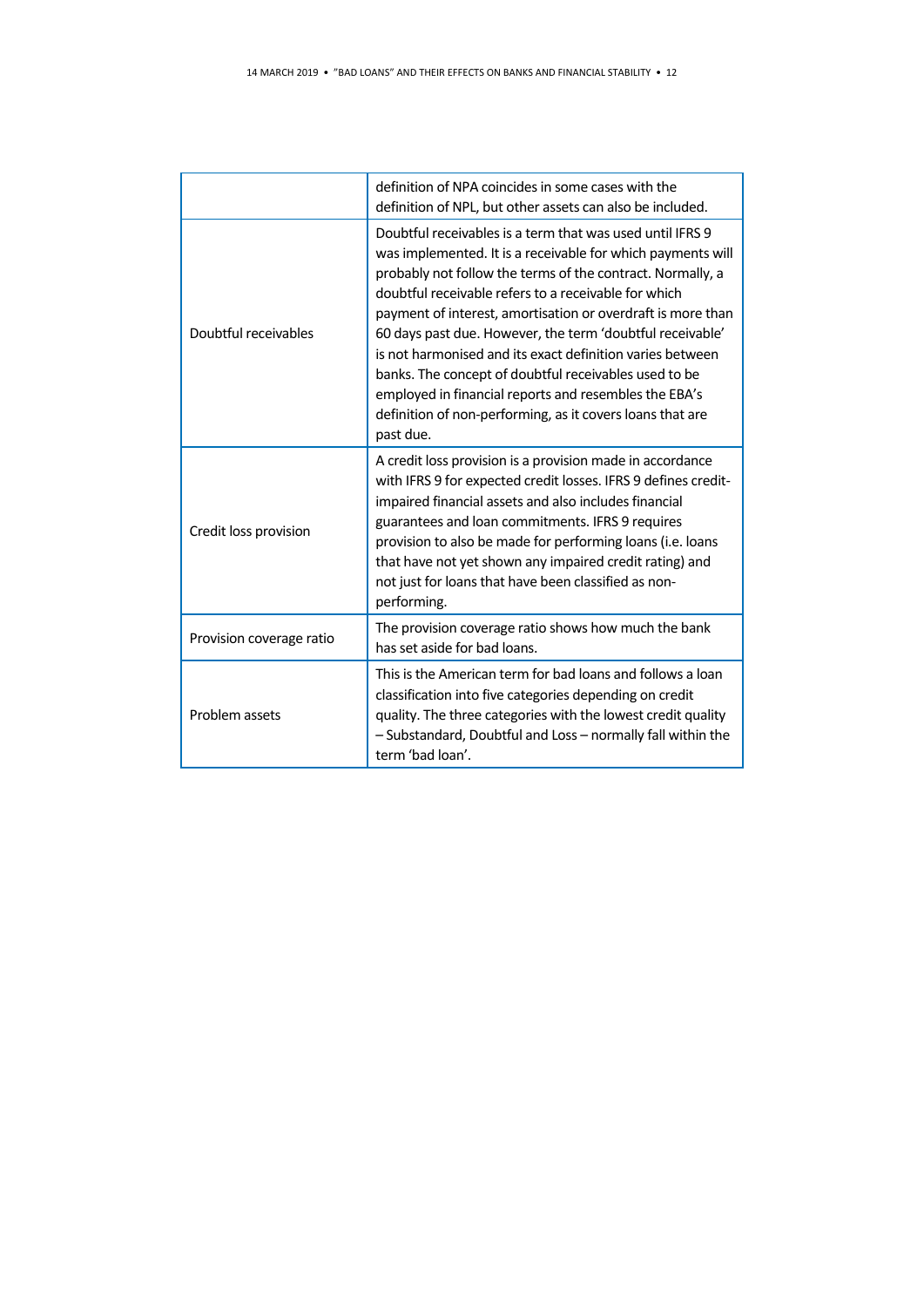### Appendix 2

#### Accounting rules (IFRS 9) in relation to bad loans

The designation 'bad loan' is not an accounting term. The recently implemented international accounting rules (IFRS 9) refer instead to provision of expected credit losses, which is a forward-looking credit loss model. [35](#page-12-0)

IFRS 9 introduces a model in which the size of the provision increases if there has been a significant increase in the credit risk. In other words, the bank must reserve a larger amount for expected credit losses. However, IFRS 9 does not define what is to be considered a significant increase in credit risk. This is instead up to the bank's management to determine. The size of the expected credit loss and provision for the credit loss are determined by the estimated credit risk at the time of the report. For example, a loan with payment 30 days past due is considered to have a significantly increased credit risk according to IFRS 9.

According to IFRS 9, each loan has a provision irrespective of whether or not it is past due. There is always a risk of the bank making a loss on the loan, even if the loan is considered to be performing and currently being paid. This means that, irrespective of whether or not the loan is considered to be non-performing, a certain provision must be made for any potential future credit loss.

In IFRS 9 there is also a requirement setting out that all loans with payment 90 days past due shall be considered non-performing, in line with the customary definition of NPE. One of the purposes of the EBA's NPE definition (see Appendix 1) is to make data more comparable by reducing the differences in the definition of non-performing in the EU. According to the EBA, an exposure that is written down according to accounting rules shall always be considered non-performing.<sup>[36](#page-12-1)</sup> However, NPE can also include exposures that are not reported as defaulting in current accounting. The EBA's definition of NPE is therefore a broader definition than that in IFRS 9, but the two are largely consistent.

<span id="page-12-0"></span> <sup>35</sup> The corresponding forthcoming credit loss model in the US is termed CECL. IFRS 9 and CECL are not harmonised, however. See Economic Commentary on IFRS 9 for a more detailed description of IFRS 9 and differences between IFRS 9 and CECL: https://www.riksbank.se/globalassets/media/rapporter/ekonomiska-kommentarer/engelska/2018/ifrs-9--the-new-accountingstandard-for-credit-loss-recognition.pdf

<span id="page-12-1"></span><sup>36</sup> See EBA ITS on supervisory reporting point 147 in Annex V. https://eba.europa.eu/regulation-and-policy/supervisoryreporting/implementing-technical-standards-amending-commission-implementing-regulation-eu-no-680/2014-on-supervisoryreporting-of-institutions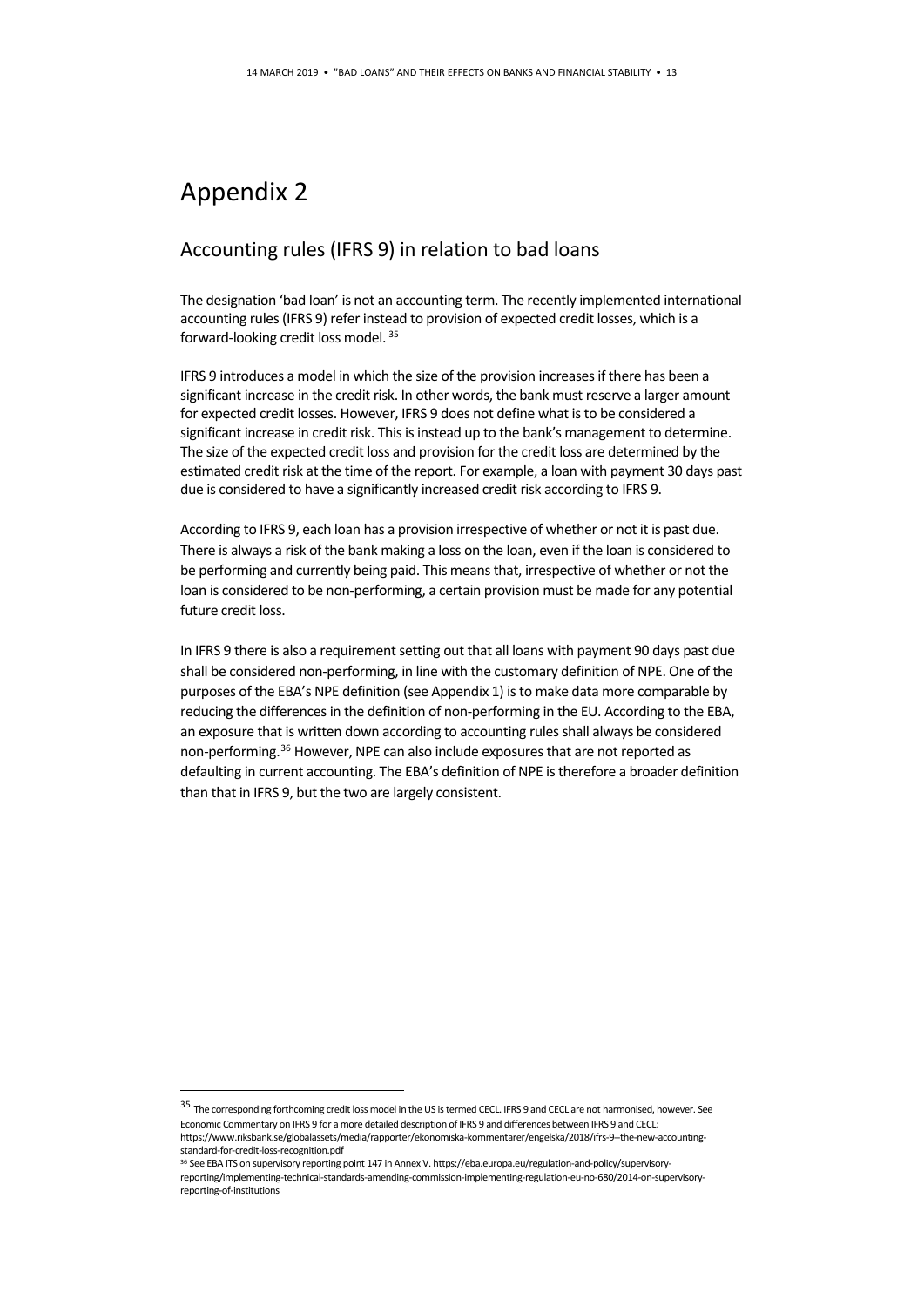# Appendix 3

Status of the implementation of the European Council's action plan for managing bad loans<sup>[37](#page-13-0)</sup>

# Accomplished

Ongoing

| 1. | Interpretation of existing supervisory powers in EU |  | 8.  | Improving loan tape information required       |
|----|-----------------------------------------------------|--|-----|------------------------------------------------|
|    | legislation as regards NPL provisioning.            |  |     | from banks.                                    |
| 2. | Addressing potential under provisioning via         |  | 9.  | Strengthening data infrastructure from NPLs,   |
|    | automatic and time-bound provisioning.              |  |     | including potential transaction platforms.     |
| 3. | <b>Extend Single Supervisory Mechanism NPL</b>      |  | 10. | Develop a Blueprint for asset management       |
|    | guidelines to small banks.                          |  |     | companies.                                     |
| 4. | Adopting EU-wide management guidelines for          |  | 11. | Develop the secondary markets for NPLs.        |
|    | non-performing exposures.                           |  |     |                                                |
| 5. | New guidelines on banks' loan origination,          |  | 12. | Benchmarking of national loan enforcement      |
|    | monitoring and internal governance.                 |  |     | an insolvency frameworks.                      |
| 6. | Develop macroprudential approaches to tackle the    |  | 13. | Develop the focus on insolvency issues in the  |
|    | build-up of future NPLs.                            |  |     | European Semester.                             |
| 7. | Enhanced disclosure requirements on asset quality   |  | 14. | Enhancing the protection of secured creditors. |
|    | and NPLs for all banks.                             |  |     |                                                |

### Abbreviations

BCBS Basel Committee on Banking Supervision

- CECL Current Expected Credit Loss
- EBA European Banking Authority
- ECB European Central Bank
- ECL Expected Credit Loss

ESRB European Systemic Risk Board

- IASB International Accounting Standards Board
- IFRS International Financial Reporting Standard
- NPA Non-performing assets
- NPE Non-performing exposures
- NPL Non-performing loans
- SSM Single Supervisory Mechanism

<span id="page-13-0"></span> <sup>37</sup> European Commission 2018